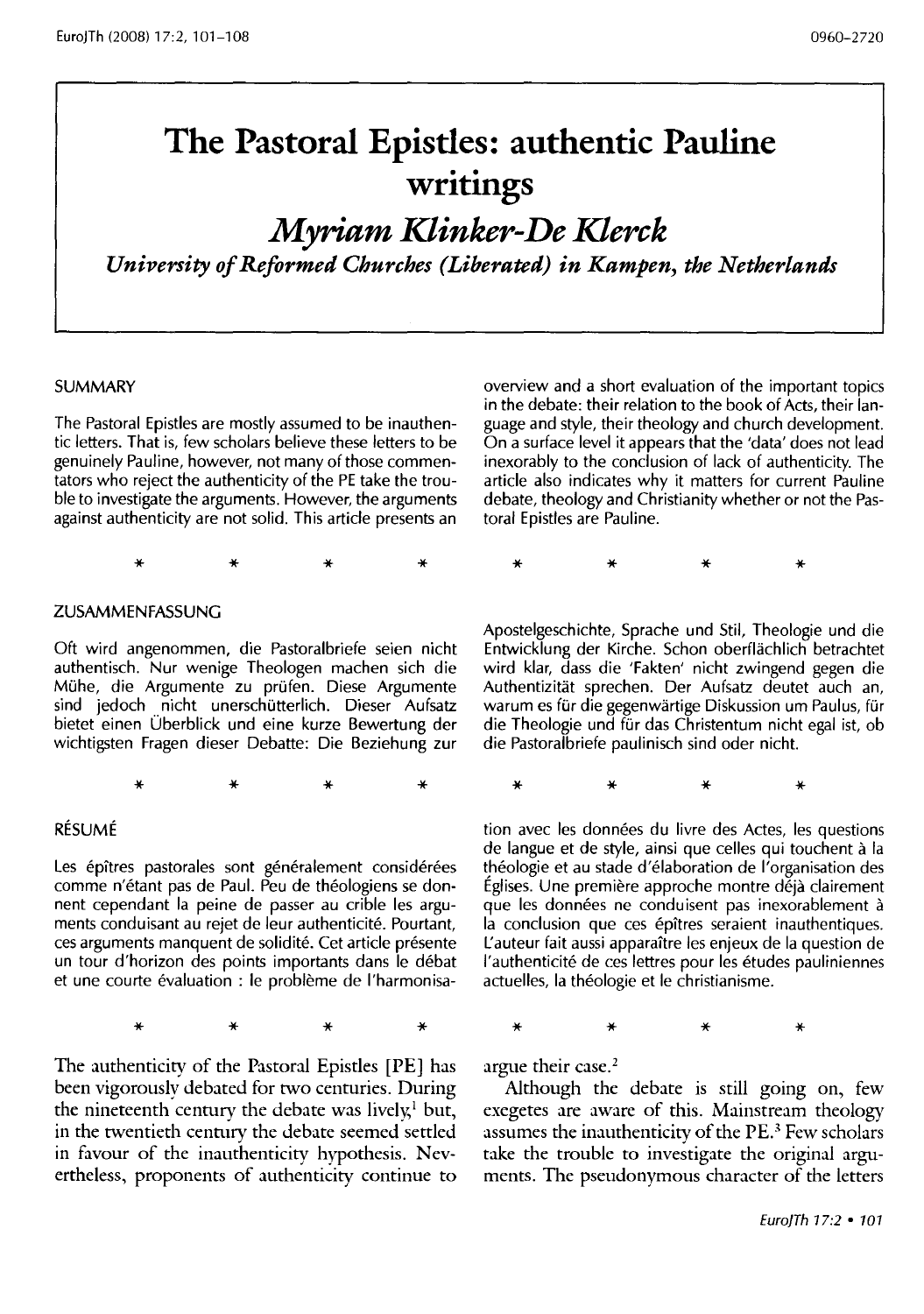is simply taken for granted. Some scholars however join the debate in an attempt to move away from a simple either/or discussion. They are interested in the precise nature of the claim of Pauline authorship by asking *to what extent* these letters are Pauline. Unfortunately, their research has led to diverging results.4 These differing views on the one hand and the general unawareness on the other hand are both good reasons to take yet another look at the arguments for and against Pauline authorship of the PE.

This article presents an overview of the arguments for and against the authenticity of the PE. The first part of this article will concentrate on listing the arguments for inauthenticty. In the second part these arguments are investigated to see if they are solid and lead inexorably to a conclusion of inauthenticity. Before the general conclusion, the third part of the article will briefly indicate why it matters for current Pauline debate, theology and Christianity whether or not the PE are Pauline.

## A. Arguments for the Inauthenticity Hypothesis

Four arguments support the hypothesis of inauthenticity: the historical argument; the argument of language and style; the argument of theology and the argument of church development.

#### 1. The historical argument

One of the difficulties regarding the authenticity of the PE is historical.<sup>5</sup> The historical data found in the PE do not seem to match the historical data in the book of Acts. As a consequence, the historical framework of Acts does not provide a fitting time and place during which the PE could originate. All other Pauline letters however do fit the historical framework of Acts.

#### 2. The argument of language and style

The language and style of the PE differ from the language and style of the so-called authentic letters. This deviation from the 'normal' language and style register found in the *corpus Paulinum* is decisive in making scholars reject the authenticity of the PE. For example Oberlinner concludes: 'Diese Unterschiede in Sprache und Stil zwischen den Past und den anerkannten Paulinen sprechen deutlich gegen paulinische Verfasserschaft'. <sup>6</sup>

In 1921 Harrison published a pioneering work regarding the language of the PE? He noticed the huge amount of *hapax legomena* in the letters and

concluded that they belong rather to the vocabulary of the second century literature than to the vocabulary of the Pauline literature. Furthermore, 'typical Pauline' usage of particles, prepositions and pronouns was found to be absent from the PE. In 1959 Grayston and Herdan refined Harrison's method and their statistical analysis confirmed the results Harrison had published earlier.8

Concerning the style of the letters a few examples are sufficient to illustrate the problem. Structural analysis of the letters, for instance, shows that the typical opening of the Pauline letter is absent from 1 Timothy and Titus and, although an opening is present in 2 Timothy, it is unusually short. Furthermore, there appears to be a lack of personal notes in 1 Timothy and Titus. Next, regarding the method of argumentation the PE seem to invert the rather usual 'ethic-follows-doctrine' pattern into a 'doctrine-follows-ethic' pattern. Also typical of the PE is the remarkable expression πιστός **δ** λόγος ('here/this is a trustworthy saying,' 1 Tim.  $1:15$ , 3: 1, 4:9 etc.) This expression occurs frequently in the PE and is exclusive to these letters. Last but not least, the monotone and colourless style of the PE catches one's attention.

#### 3. The argument of theology

Not only the language and style, but also the theology in the PE differs from the so-called authentic letters. More specific, the theology of the PE is said to reflect a later period of origin than the authentic Pauline literature. 9 First, the PE seem to be strongly oriented toward orthodoxy. The word  $\delta$ ιδασκαλία ('teaching' or 'doctrine') is mentioned 19 times in the *corpus Paulinum,* 15 times in the PE. Occasionally the thought is even stressed by speaking of the υγιαινούση διδασκαλία ('sound doctrine,' 1 Tim. 1:10; Tit. 1:9, 2:1). Besides, the usage of the word  $\pi$ iotic ('the faith') seems to point to a 'closed doctrine' rather than to a 'living reality' (see, e.g.,  $1$  Tim  $5:8$ ,  $6:12$  etc.). Further, rather than articulating this doctrine in the PE, the author wants it to be handed down (e.g. 2 Tim. 1:13-14; 2:2). Second, the orthodoxy in the PE goes hand in hand with an emphasis on orthopraxy. Lexemes from the euvse,beia word-group occurs 13 times in the corpus Paulinum, all instances of which are in the PE. Besides, the requirements for bishops and deacons mentioned in these letters are of a 'bourgeois' character (i.e. apparently more concerned with ideas of citizenship and participation in society than with holiness and abstract ethical standards'). For example, these persons are to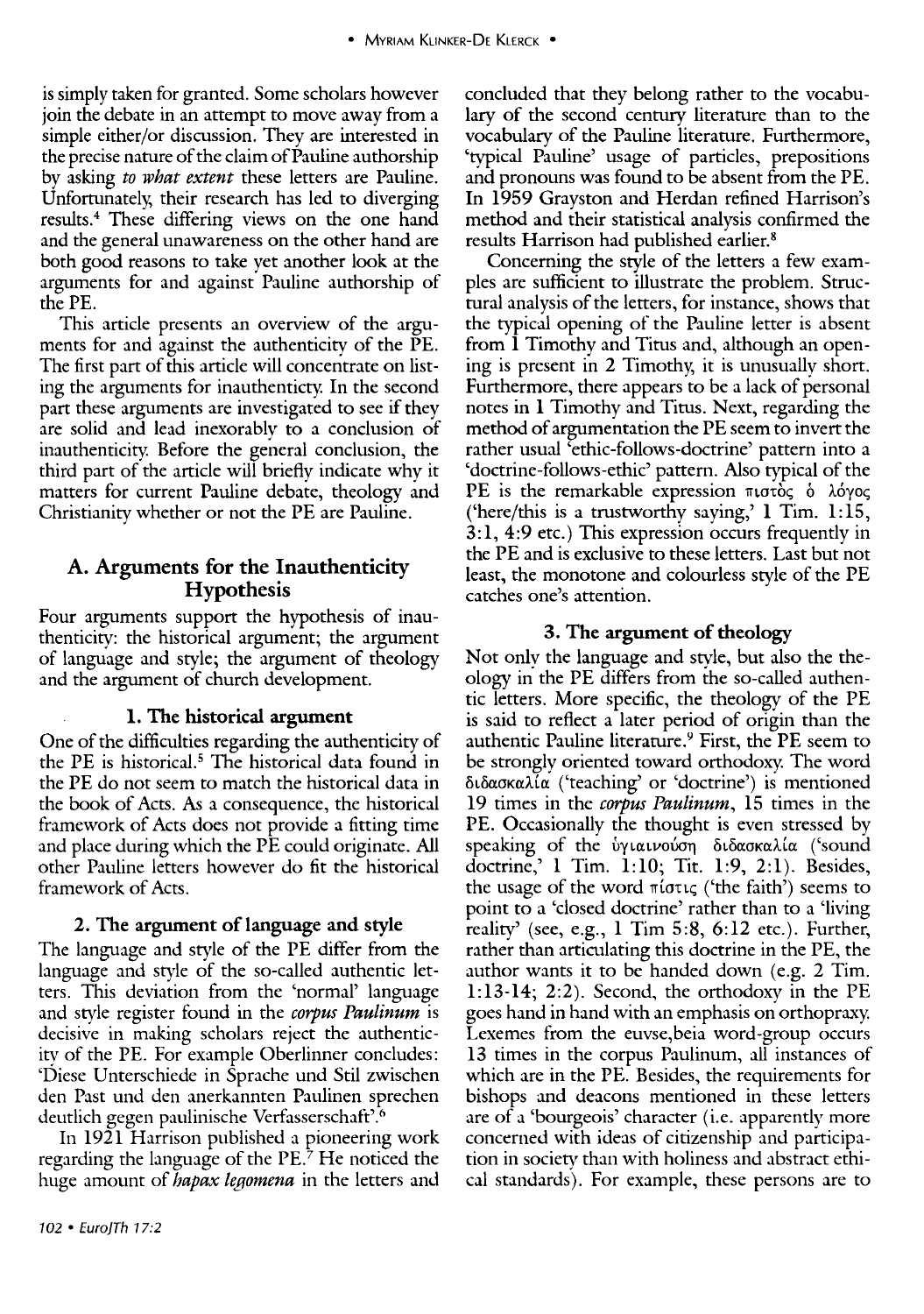live a sober and steady lifestyle, and they should be hospitable and moderate. Furthermore, the Christian life is described in terms of certain stoic virtues (Tit. 2: 12). This so-called 'bourgeois' character of the PE contradicts the more usual ethics of Pauline literature and is viewed as an attestation of a late origin. Third, the PE strongly oppose false teachers and 'heresy'. In the past this heresy was identified as *gnosis,* especially because of the occurrence of the word  $\gamma\nu\tilde{\omega}\sigma\varphi$  in 1 Tim. 6:20.<sup>10</sup> This identification also indicates a late time of origin. Fourth, the theology of the PE differs from the Pauline theology in its colourlessness and in the absence of important Pauline themes such as the emphasis on the Spirit. Other concepts seem to be used in a ditferent way or even in opposition to Pauline theology. For example the PE present the concept of δικαιοσύνη ('righteousness') as a virtue that has to be attained (1 Tim.  $6:11$  and 2 Tim. 2:22,  $\delta\omega\kappa\epsilon$ δε δικαιοσύνην 'pursue righteousness'), rather than as a gracious gift of God.

#### 4. The argument of church development

The PE (especially 1 Timothy and Titus) seem to be very concerned with church order. The letters contain a surprising number of rules for community life and for leaders of the community: elders/ bishops and deacons. This tendency to organisation with a strong focus on leadership reflects, according to most scholars, a post-pauline stage of church development.<sup>11</sup> They state that it contradicts the 'charisma' of the original Pauline community. The PE reveal the beginnings of the institutionalisation of the early church.

#### 5. Main Question

After listing the arguments in favour of the inauthenticity hypothesis, the possibility of an alternative view will be considered. Hence the main question for the following part of the article: *do these four arguments demand the assumption of inauthenticity?* 

## B. An Alternative View

Each of the arguments for inauthenticity will be investigated with respect to their probability. Are they built on clear observations? Do these observations admit other lines of argumentation?

## 1. The historical problem

The historical problem concerning the incompatibility of Acts and the PE has generated several

proposed solutions. First, as noted above, the common assumption nowadays is the inauthenticity of the letters. If the PE are inauthentic letters, then, because of their late origin it is not surprising that they do not fit the historical framework of Acts. Second, some proponents of the authenticity hypothesis state that the letters may have been written in the period after the closing chapter of Acts.<sup>12</sup> They argue Paul was released from prison and restarted missionary activities in the east of the Roman Empire. In that period the apostle wrote 1 Timothv and Titus. The second letter to Timothy was written during a second Roman imprisonment. 13 If this hypothesis is accurate then the incompatibility of the PE with the historical framework of Acts is also not surprising. Third, other proponents of the authenticity hypothesis tend to place the origin of the PE during Paul's third missionary journey and during the Caesarean or Roman imprisonment as described in the book of Acts. 14 This last proposal argues explicitly that there is no historical incompatibility of the PE and Acts.

With respect to the proposals in favour of authenticity, although the second option is not impossible, the third option deserves more consideration for at least two reasons. First, this proposal shows that the book of Acts and the PE are not incompatible as is often stated. Second, this proposal demands less speculation than the second option since it can be checked against the data in Acts. A full discussion of the details of the different proposals is not possible within the limits of this article. It is important to notice, however, that a comparison of data between Acts and the PE need not lead to a hasty conclusion of inauthenticity.

#### 2. The problem of language and style

A remark about the data is in order here. As mentioned above, scholars arguing for inauthenticity generally refer to the work of Harrison (1921) and the statistical analysis of Grayston and Herdan ( 1951). Although the statistical analysis is clearly an important method for quantifying the language of the PE, it nonetheless has its limitations.<sup>15</sup> First, the PE do not deliver enough material for a reliable statistical analysis especially given the fact that the three letters are not one document, something many scholars tend to forget. 16 Second, the method assumes a rigid consistency in use of vocabulary and style. Third, the extant statistical models end up with different results. In 1986 Kenny presented a revised and more advanced statistical analysis of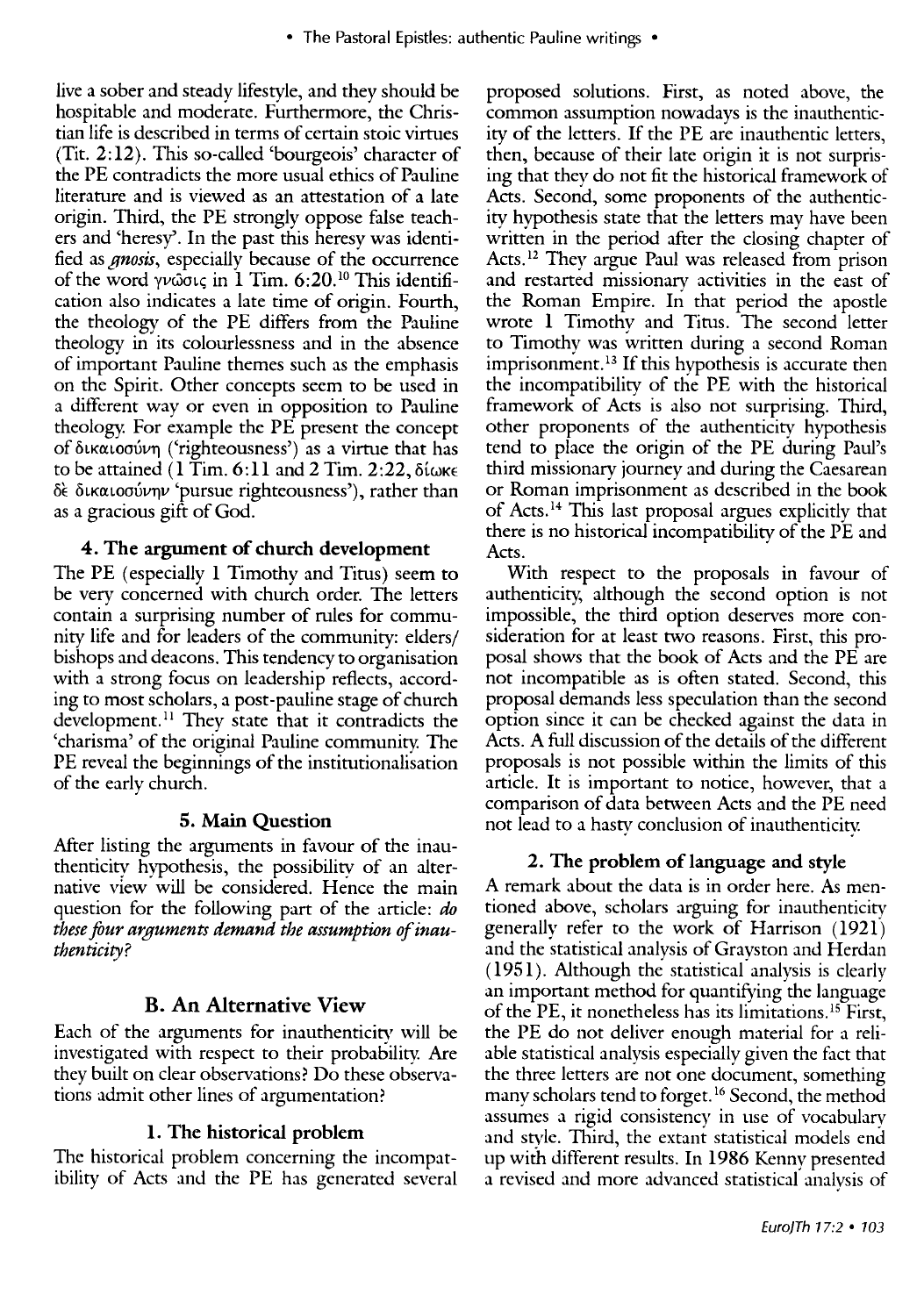the PE. He came to the following conclusion: 'It is only Titus which is shown as deserving the suspicion cast on the Pastorals ( ... ) on the basis of the evidence in this chapter for my part I see no reason to reject the hypothesis that twelve of the Pauline Epistles are the work of a single, unusually versatile author'. 17 Fourth, the mathematical character of the method creates an illusion of exactness and objectivity - wrongly so, because the method ignores the complexity of the phenomenon 'authorship' completely.

This last remark needs some explanation. Statistical analysis can easily cause one to lose sight of some factors that may have influenced the language and style of the PE. These factors are connected to issues of authorship on the one hand (a), and the audience on the other hand (b).

(a) With regard to authorship: Did Paul use a secretary? Rom. 16:22 indicates that he sometimes did. In what way did his co-workers influence his writings? Both letters to the Thessalonians, for instance, mention three senders and are written in the first person plural. The possibility of coauthorship must not be ignored.<sup>18</sup> M. Prior offers a very different, but intriguing explanation: 'Since Timothy is named as co-author with Paul in 2 Corinthians, Philippians, Colossians, Philemon, and with Paul and Silvanus in 1 and 2 Thessalonians, it must be the case that Timothy's role in the composition of the Paulines was quite significant. And since two of the Pastorals are written bv Paul alone to Timothy, it could well be the case that some of the differences between the Pastorals and the Paulines can be attributed to the fact that the Pastorals are written by Paul alone, while most of the Paulines were written with some degree of coauthorship, particularly that of Timothy'. 19 Other proposed explanations include the possibility that Paul's imprisonment influenced his language.<sup>20</sup> Or that his language register changed with age.<sup>21</sup> Or that the *hapax legomena* belong to traditional material. 22

(b) With regard to the audience. It is not only the author who is responsible for the language and style of a letter; the intended reader $(s)$  can also - even if only indirectly - influence its vocabulary and style. The question arises if these letters were meant for Timothy and Titus only, or implicitly for the communities they worked for as well. Some scholars believe the latter to be the case.<sup>23</sup> R. Fuchs, a proponent of the authenticity hypothesis, has shown some interesting differences in content and language between 1 Timothy and Titus. In his

opinion these particularities perfectly fit the two different communities the letters were sent to.<sup>24</sup> Certainly Fuchs's observations are of great value, contributing as they do to the recognition of the separate identities of the three letters that is usually overlooked.25 However, the assumption that communities constitute the intended audience does not seem very helpful in explaining the specific characteristics of the PE compared to other letters of the Pauline *corpus.* On the contrary, interpreting the openings of the letters as they stand (Παΰλος άπόστολος Χριστού Ίησού (... Τιμοθέω and Παῦλος δοῦλος θεοῦ(... Τίτω) seems more helpful in explaining the distinctiveness of these three letters. These letters, unlike all other Paulines, were written to individuals, more specifically co-workers of Paul.<sup>26</sup> It is to be expected that these letters would be more concerned with regulations of a specific kind than the usual community letters and that, as a result, Paul's language and style would differ from the other letters of the *corpus Paulinum.* 

The above mentioned factors with regard to authorship and audience are not all of equal significance to the question of the authenticity of the PE. A thorough discussion of all possibilities is not needed, however, to notice that the results of a 'simple' statistical analysis are not sufficient to conclude in favour of inauthenticity.

#### 3. The problem of theology

Some remarks need to be made with respect to the so-called orthodoxy of the PE. First, nowhere in the PE is the didaskali,a is presented as a 'totally closed doctrine'. To be sure the word is not without content. The reference, however, could equally be 'the Pauline gospel' as originally preached in Ephesus/Crete. With respect to this possibility Mounce points to an interesting parallel in the letter to the Galatians: 'It (i.e. the gospel) is sufficiently coherent and consistent that teachings can be measured against it and shown to be true or false, as Paul also says in Gal. 6:6-11'.<sup>27</sup> Second, the word διδασκαλία is not totally absent from the so-called authentic Pauline letters (Rom. 12:7).<sup>28</sup> Third, the more frequent use of the word didaskali,a, when compared to the other Pauline letters, is not surprising when one remembers that, as pointed out above, the PE differ from the other Pauline letters in that they were explicitly written to co-workers of Paul. It is only natural that these letters would speak about  $\delta$ ιδασκαλία in a formal sense rather than explaining its theological content. Timothy and Titus must have been well aware of the content of Paul's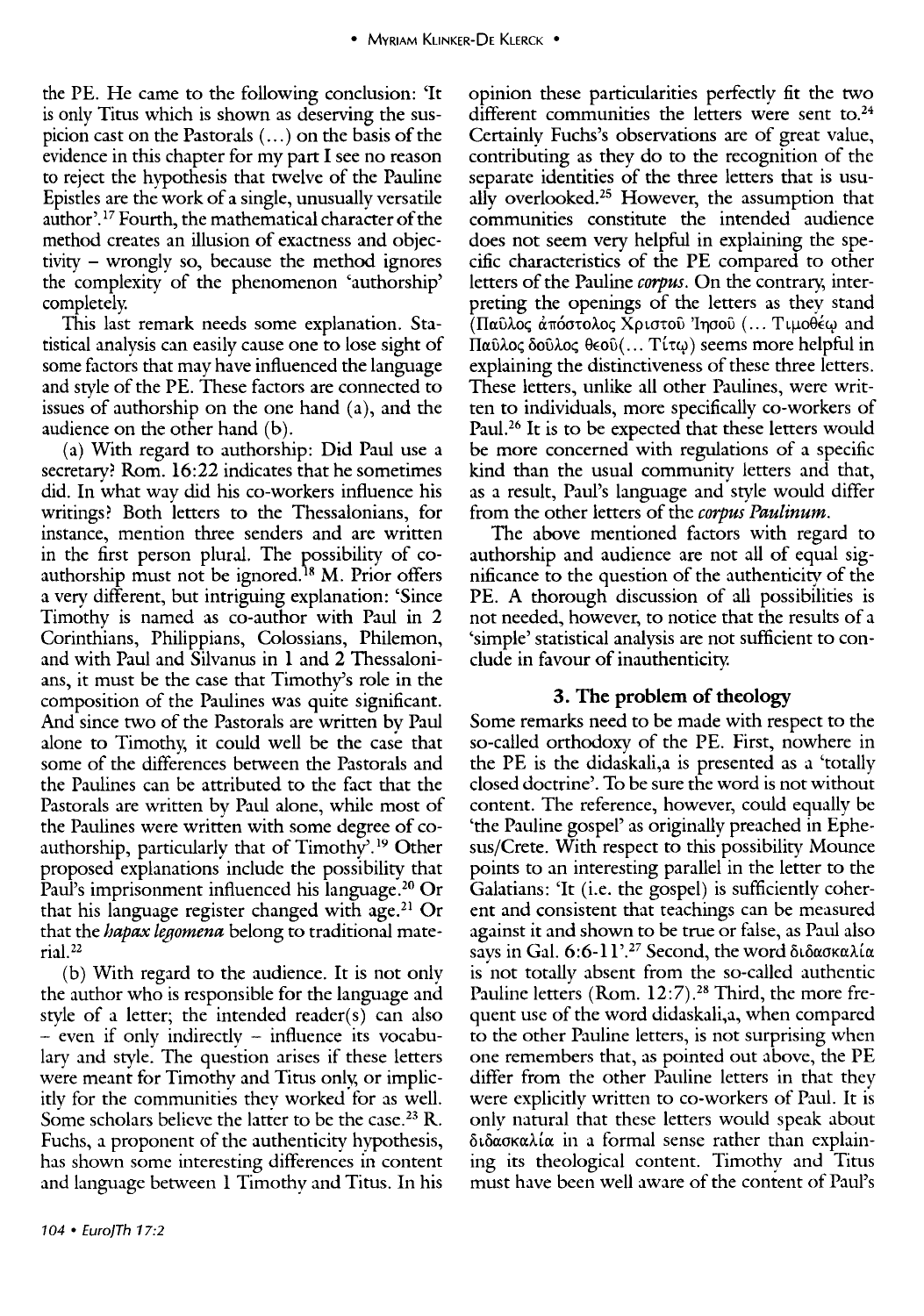gospel. Thus the absence of the so-called 'vivid Pauline theology' in these letters requires no explanation.

How is the so-called orthopraxy of the letters to be evaluated? Do the PE attest a 'bourgeois' character? With respect to the word  $\epsilon \omega \in \text{End}$  ('godliness') Wainwright states that it need not support the idea of a bourgeois ethic in the PE: 'Regardless of the authenticity of the PE, the occurrence of *ettsebeia* in the PE does not support a *christliche, biirgerliche* ethic in the PE, nor does it merely indicate reverence for the established orders; but instead, *eusebeia* exhorts the Christian community to devote itself to God in every sphere of life, so that both beliefs and behavior are centered in Him'.29 Furthermore, regarding the requirements for bishops and deacons, Fee points out that these requirements do not express distinctively Christian virtues for these functions. Rather they aim to establish a good reputation of the church over against outsiders. 30

Another purported indication of late origin of the PE is the so-called Gnostic heresy of the false teachers mentioned in them. Gnosticism, however, does not seem to be easily defined. 31 Some scholars assume that the heresy was proto-gnostic, others identify it as pre-gnostic. 32 In any case, the use of the word  $\gamma\nu\tilde{\omega}\sigma\varphi$  ('knowledge') in 1 Tim. 6:20 does not necessarily indicate a Gnostic heresy. Paul's use of the same word in the context of 1 Cor. 8, for instance, shows that  $\gamma\nu\omega\sigma\iota\varsigma$  had a broad range of possible meanings.

Do the PE contain a theology that contradicts the more usual Pauline theology? The above cited example whereby  $\delta$ ικαιοσύνη is seen as a virtue that has to be attained rather than a gracious gift of God is not convincing. A clear characteristic of Pauline theology, namely, is the eschatological tension in which indicative and imperative (gift and demand) go together (e.g. Gal. 5: 1). This applies *a fortiori* to the theme of justification. Naturally, different aspects will be stressed in different contexts. This does not, however, indicate contradictory theology.

#### 4. The problem of church development

Some remarks about the alleged post-Pauline church development in the PE are also necessary. It is undeniable that the PE show a tendency toward more complex organisation. This is unremarkable, however, when one considers that the PE were explicitly written to co-workers of Paul with specific tasks in the Pauline communities. Furthermore, the strong focus on leadership does not necessarily reflect a late, post-charismatic, stage of church-development. On the contrary, a polarisation of charisma and organisation leads to a rather simplistic construction of early church history: the charisma of the original Pauline communities would have diminished in favour of a solid, hierarchical organisation during the second and the third generation. Van Bruggen has quite rightly pointed out the superficiality of this construction.<sup>33</sup> Furthermore, most of the functions mentioned in the PE also occur in the so-called authentic Pauline literature.

#### 5. No solid ground

The question as to whether the four arguments mentioned in the first part of the article demand the assumption of in authenticity must be answered negatively. First, the historical incompatibility of the PE and Acts does not seem to be the incontrovertible fact that some regard it to be. Second, the problem of language and style, is so complex that statistical analysis alone cannot adequately account for it. Factors connected to authorship or to readership may have influenced the distinctive language and style of these letters. For instance, the fact that the PE were written to co-workers of Paul and differ in this regard from the more usual community letter must not be ignored. Third, the problem of the orthodoxy and 'bourgeois' ethics in the PE is clearly relativized by the argumentation above. The argument with regard to Gnosticism in the PE is also not convincing, nor is the alleged un-Pauline theology. Fourth, the PE's tendency toward organisation with a strong focus on leadership is perfectly explicable in term of the nature of these letters. It does not reflect a post-Pauline stage of church development at all. In short, the four arguments do not provide a solid ground for the inauthenticity hypothesis.

### C. Authenticity: Benefits for Current Debate

If the PE are considered to be authentic documents current Pauline debate could benefit from that fact. The 'old' perspective of authenticity could provide for 'new' insights regarding at least four topics. First, the current view on Pauline language and theology could be nuanced. Second, in the socio-historical domain new insight could be gained concerning the outlook of Pauline communities in the late fifties of the first century. Third, it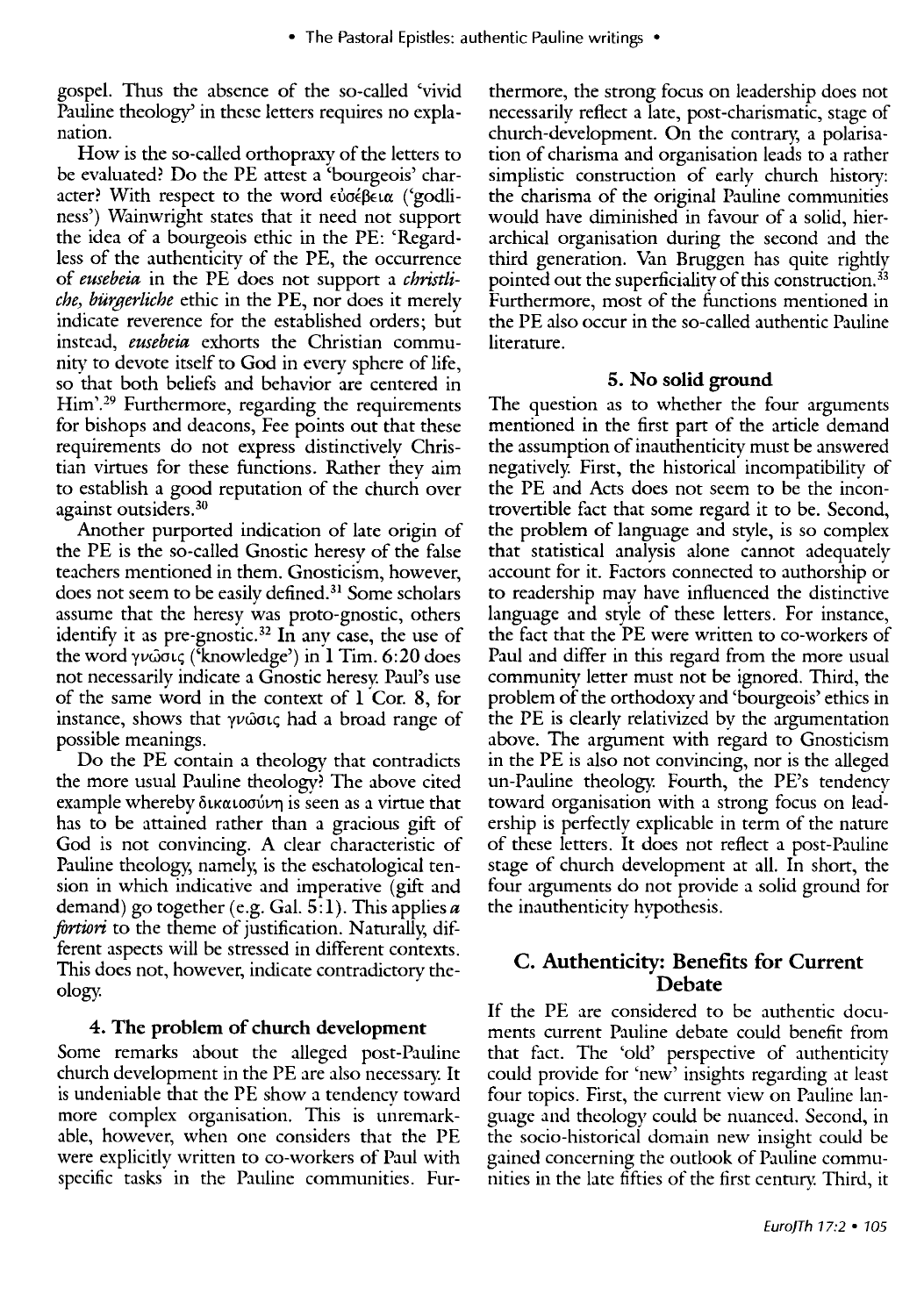would clearly be an enrichment for the study of the Pauline literature to have three letters written to direct co-workers in addition to the more common letters written to communities.

For theology in general, the authenticity of the PE could be of great importance with respect to the ongoing discussion concerning pseudepigraphy within the canon. Furthermore, it could alter the current reconstruction of the history of early Christianity and of the development of its theological, ethical and ecclesiological thinking.<sup>34</sup> As David A. deSilva admits: 'Debates about authorship have, in many circles, effectively relegated the deutero-Pauline epistles and other texts deemed pseudepigraphic to the margins of theological and ethical inquiry.<sup>35</sup> The PE coming out of these fringes could also benefit Christianity, for example, by contributing more fully to the concept of discipleship and ministry in the modern context.

# **General Conclusion: The Authenticity of the Pastoral Epistles**

After two centuries of debate mainstream theology generally assumes the inauthenticity of the PE. However, the relationship between pseudonymity and canon is very unclear as the ongoing discussion and the diverging results in the debate reveal. Furthermore the basic arguments against authenticity are not altogether solid: the distinctive features of the PE can easily be explained by other factors than pseudonimity. Finally, the 'old' perspective of authenticity could provide for 'new' insights regarding Pauline studies and theology in general.

The literal acceptance of the author's claim seems to be the more attractive position, not at least because it seems to create the fewest problems. There are, therefore, plenty of reasons for reconsidering the authenticity of these unique letters.

#### **Notes**

- 1 Sehleiermaeher vs. Planek. See also Eiehhorn vs. Berthold, Hug, Böhl. See also Baur vs. Baumgarten, Wieseler.
- 2 For example, J. van Bruggen, *Die geschichtliche Einordnung der Pastoralbrieft* (Wuppertal: Brockhaus, 1981); D.P. Moessner and I. Reicke, eds., *Re-examining Paul's Letters, the History of the Pauline Correspondence* (Harrisburg: Trinity Press International, 2001); R. Fuchs, Unerwartete Unterschiede (Wuppertal: Broekhaus, 2003) and the commen-

taries by Fee (1988), Knight III (1992), Mounee (2000), Johnson (2001), Towner (2006), Witherington III (2006).

- 3 For example, T- w. Aageson, *Paul, the Pastoral Epistles, and the Early Church,* (Peabody Massaehusets: Hendrickson, 2008) and the commentaries written by Brox (1969), Roloff (1988), Quinn (1990), Oberlinner (1994), Quinn & Wacker (1999), Fiore (2007).
- 4 This is mainly due to the much debated relationship between pseudepigraphy and canon. An important study in the field is David G. Meade's *Pseudonymity and Canon\_* According to Meade the PE are pseudonymous writings. These letters were rightly called 'Pauline' however because attribution was primarily an assertion of authoritative tradition in the process of *Vergegenwärtigung* of Pauline tradition, either than an assertion of literary origins. David G. Meade, *Pseudonymity and canon* (WUNT 39; Tübingen: Mohr - Siebeck, 1986), 122-139. In his commentary I. Howard Marshall also regards the PE as posthumous writings: 'fresh formulations of Pauline teaching to take account of the changing situation' (p. 92). Against Meade though Marshall prefers the term 'allonymity' above 'pseudonymity' because the latter still contains an element of intentional deceit in it. (I. H. Marshall, A Critical and Exegetical Com*mentary on the Pastoral Epistles* (ICC; Edinburgh: T&T Clark, 1999),79-92. The German study of Annin D. Baum presents yet another picture. Baum argues that in antiquity authentic documents at least needed to be authorised by the person they were attributed to, otherwise they were looked at as literary forgeries. Analog galt in der frühen Kirche ein nicht von einem Apostel verfasster Apostelbrief als echt, sofern er von diesem als sein eigenen Schreiben autorisiert war. Daraus folgt andererseits, dass etwa die Pastoralbriefe nach antikem Urteil literarische Eilschungen waren, wenn sie nicht von Paulus autorisiert, sondern erst nach seinem Tod unter seinem Namen verfasst wurden.'(p. 93). Baum argues also that forgeries were 'kanonunfahig' (pp. 95-148). Already these few examples illustrate the complexity of the relationship between pseudepigraphy and canon. A full discussion of the problem is not possible within the limits of this article. See for example David A. deSilva,An *Introduction to the New Testament: Context, methods and ministry jOrmation* (Downers Grove: InterVarsity Press, 2004), 685-689.
- 5 See for example J. Roloff, *Der erste Brief an Timotheus* (EKKNT xv; Zürich / Neukirch-Vluyn: Benzinger Verlag/Neukirchener Verlag, 1988), 26-27. L Oberlinner, *Die Pastoralbrieje* (Herders theologischer Kommentar *xi/2;* Freiburg: Herder, 1994), XXXIV-xxxv.
- 6 L Oberlinner, *Die Pastoralbrieje,* xxxvii. See also T. Roloff, *Der erste Briefan Timotheus, 28-31.*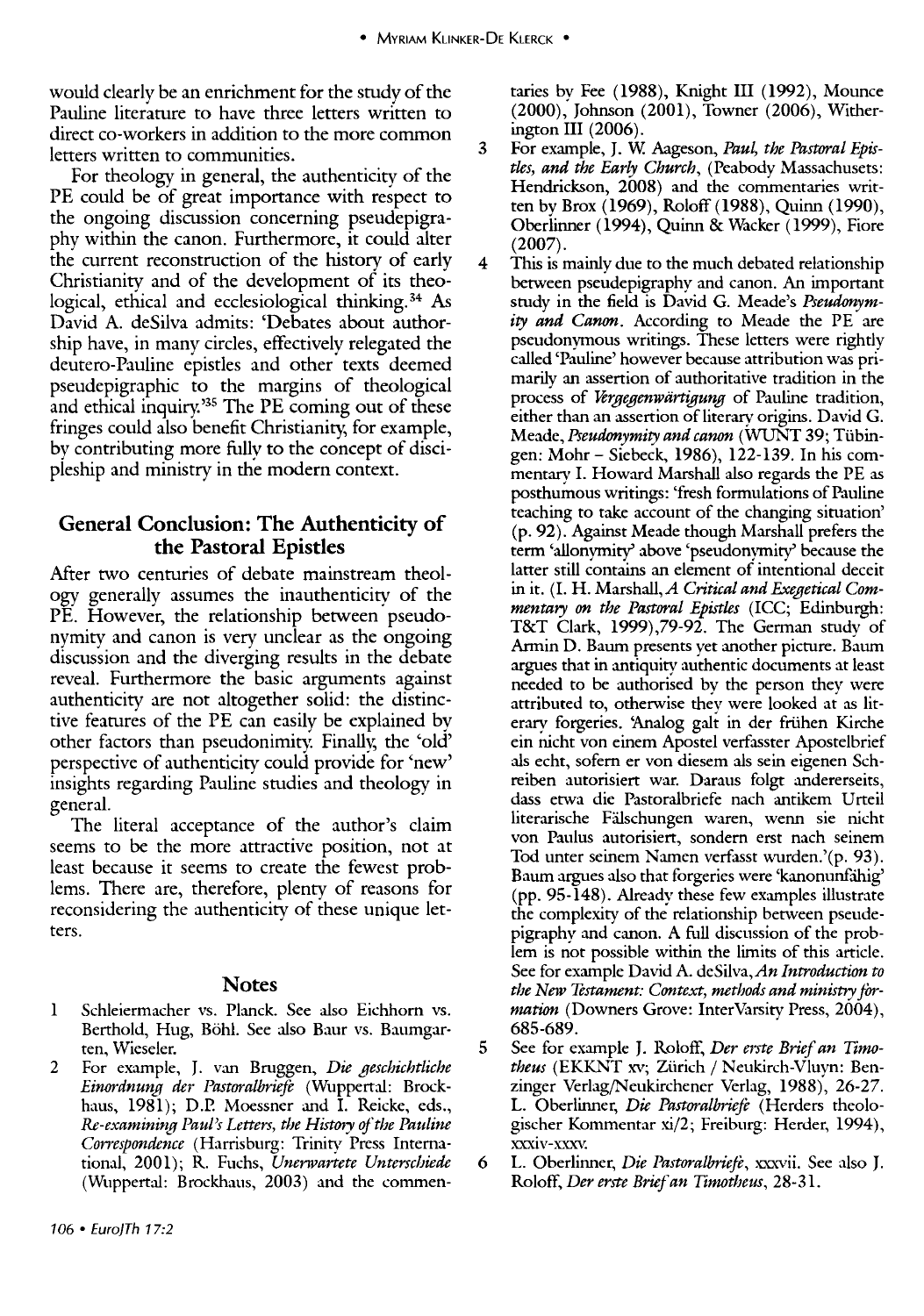- 7 P.N. Harrison, *The Problem of the Pastoral Epistles*  (Oxford: University Press, 1921). In German literature Holtzmann is regarded as the founder of the statistical analvsis. H.J. Holtzmann, *Die PastoralbrieJe, Kritisch und Exegetisch Behandelt* (Leipzig: Engelmann, 1880).
- 8 K. Grayston and G. Herdan, 'The Authorship of the Pastoral Epistles in the Light of Statistical Linguistics,' *NTS* 6 (1959): 1-15. Grayston and Herdan denote the amount of non-Pauline vocabularv bv the letter 'C'. For the PE they registered a C-value of 46%, whereas the normal C-value of a Pauline letter varies between 32% and 34%.
- 9 See for example N. Brox, *Die Pastoralbriefe*, 50. See also L. Oberlinner, *Die Pastoralbriefe*, xxxvi-xxxvii.
- 10 See M. Wolter, *Die Pastoralbriefe als Paulustradi*tion (FRLANT 146. Göttingen: Vandenhoeck und Ruprecht, 1988) 265f.
- 11 See for example: L. Oberlinner, *Die Pastoralbriefe*, xxxviii-xxxix.: 'Im Vergleich zu den Gemeinden, an die die authentischen Paulusbriefe gerichtet sind, hat die Gemeindeordnung der Past ein neues Stadium erreicht, welches v.a. gekennzeichnet ist durch das Hervortreten verschiedener Arntstrager' See also: N. Brox, *Die Pastoralbriefe*, 42. 'Zweifellos zeigt diese Kirche Ziige eines gegeniiber dem sonstigen Bild der Paulusbriefe fortgeschrittenen Stadiums der Institutionalisierung und Konsolidienmg'.
- 12 See for example Ridderbos (1967), Fee (1988) and Mounce (2000).
- 13 This is the way the *subscriptio* found in some manuscripts (Majority-text) accompanying the second letter to Timothy is usually interpreted:  $\Pi$ po $\varsigma$  Tu $\delta$ θεον β της Εφεσιων εκκλησιας επισκοπον πρωτον χειροτονηθεντα εγραφη απο Ρωμης οτε εκ δευτερου παρεστη Παυλος τω καισαρι Ρωμης Νερωνι.
- 14 See for example S. de Lestapis, L'énigme des Pasto*rales* (Paris: Gabalda, 1976) ; Van Bruggen, *Geschichtliche Einordnung* (1981); Johnson (2001) , Moessner and Reicke, *Rc-examining Paul's Letters*  (2001).
- 15 For a clear overview of methodological problems: see W.D. Mounce, *Pastoral Epistles* (Word Biblical Commentary 46; Nashville: Nelson, 2000), cxiii-CXVll.
- 16 See therefore Robinson's criticism of Gravston and Herdan. He showed that this bias highly influenced their results. T.A Robinson, 'Gravston and Herdan's "C" Quantity Formula and the' Authorship of the Pastoral Epistles', *NTS* 30 (1984): 282-288.
- 17 A. Kenny, *A Stywmetric Study of the New Testament*  (Oxford: Clarendon Press, 1986), 100.
- 18 See P.H.R. van Houwelingen, *Tessalonicenzen*, voortgezet basisonderwijs (Commentaar op het Nieuwe Testament; Kampen: Kok, 2002) 18-23. See also D.P. Moessner and I. Reicke, eds., *Re-examining Paul's Letters, the History of the Pauline Correspondence* (Harrisburg: Trinity Press International, 2001),

30-32.

- 19 M. Prior, *Paul the Letter-Writer, 45.*
- 20 See the remarkable thesis of Hitchcock about the occurrence of Latinisms in the PE: EM. Hitchcock, 'The Latinity of the Pastorals', *Expository Times 39*  (1927-8) 347-352.
- 21 Mounce, *Pastoral Epistles,* cii: 'Bernard emphasizes that in Paul's letters in general the number of unique words increases as Paul increases in age (...). Spicq observes the same development in the aging Plato ( ... ), and the similar observation by Wohlenberg (55) concerning Schille and Goethe and by w.P. Workman concerning Shakespeare.'
- 22 See E. E. Ellis, *The Making of the New Testament Documents* (BIS 39; Leiden: Brill, 1999) 327-329; 418-422 for the implications of preformed traditions for the nature of authorship.
- 23 They regard the letters as based on the *mandata principis* known in late imperial times. R. Fuchs, *Unerwartete Unterschiede,* 15-16, and L.T. Johnson, *The First and Second Letters to Timothy,* 96-97. Both scholars refer to the study of M. Wolter, *Die Pasto*ralbriefe als Paulustradition (FRLANT; Göttingen: Vandenhoeck & Ruprecht, 1988), 165, 'Gerichtet waren die Mandata principis in der Form der direkten Anrede an die jeweils fiir einen bestimmten Bereich verantwortlichen einzelnen Arntstrager, vor allem an die Statthalter der keiselichen Provinzen. Die Empfanger der Mandata hatten deren Vorschriften durch eigene Edikte bekanntzumachen oder ( ... ) in Ubersetzung zu publizieren.'
- 24 R. Fuchs, *Unerwartete Unterschiede* (Bibelwissenschaftliche Monographie 12; Wuppertal: Brockhaus, 2003).
- 25 See J. Herzer, 'Abschied vom Konsens? Die Pseudepigraphie der Pastoralbriefe als Herausforderung an die neutestamentliche Wissenschaft' in *Theologische Literaturzeitung* 129 (2004): 1280. See also P. Towner, *The Letters to Timothy and Titus* (NICNT; Grand Rapids / Cambridge: Eerdmans, 2006), 88- 89.
- 26 The letter to Philemon was also sent to an individual person. Philemon, however, was not a co-worker of the apostle.
- 27 W.D. Mounce, *Pastoral Epistles,* xcv.
- 28 In this verse also the word dida,skwn occurs. Besides, Rom. 16:17 may be interesting for comparison. Also the expression παρα· την διδαξην η]ν υ9μείς ε0μα-θετε seems to point to a coherent normative Christian 'doctrine'.
- 29 J.J. Wainwright, 'Eusebeia: Syncretism or Conservative Contextualization?' *EQ* lxv (1993): 223.
- 30 G.D. Fee, 1 *and* 2 *Timothy, Tints, 18.*
- 31 See R. Roukema, *Gnosis en geloof in het vroege chris*tendom. Een inleiding tot de gnostiek (Zoetermeer: Meinema, 1998).
- 32 I.H. MarshaU, *Pastoral Epistles, 49-50.*
- 33 1. van Bruggen, *Die geschichtliche Einordnung der*